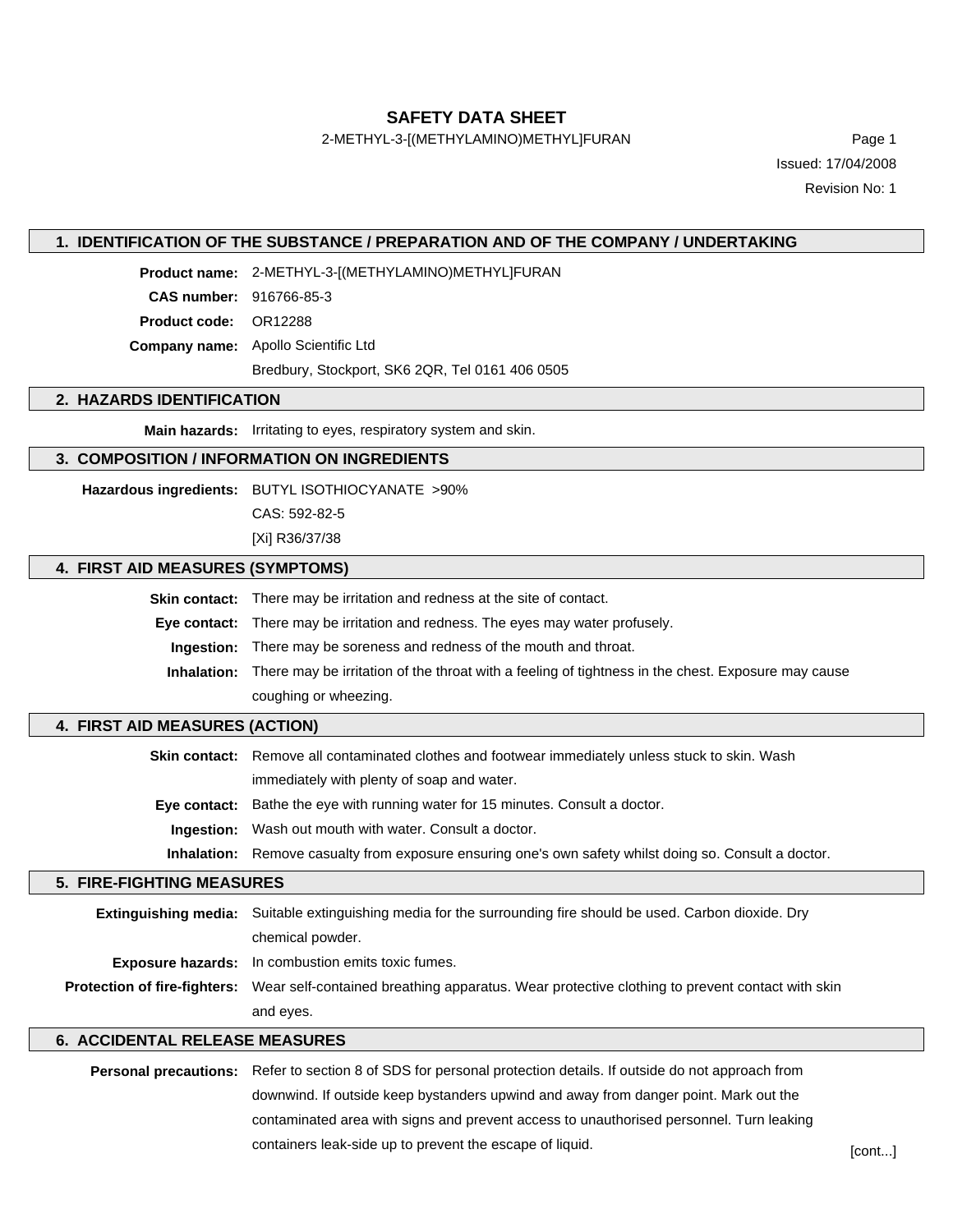Issued: 17/04/2008

## **SAFETY DATA SHEET**

# 2-METHYL-3-[(METHYLAMINO)METHYL]FURAN Page 2

| <b>Environmental precautions:</b> Do not discharge into drains or rivers. Contain the spillage using bunding. |                                                                                                                               |  |
|---------------------------------------------------------------------------------------------------------------|-------------------------------------------------------------------------------------------------------------------------------|--|
|                                                                                                               | <b>Clean-up procedures:</b> Absorb into dry earth or sand. Transfer to a closable, labelled salvage container for disposal by |  |
| an appropriate method.                                                                                        |                                                                                                                               |  |
| 7. HANDLING AND STORAGE                                                                                       |                                                                                                                               |  |

| Handling requirements: Avoid direct contact with the substance. Ensure there is sufficient ventilation of the area. Do |  |  |
|------------------------------------------------------------------------------------------------------------------------|--|--|
| not handle in a confined space. Avoid the formation or spread of mists in the air. Only use in                         |  |  |
| fume hood.                                                                                                             |  |  |
| <b>Storage conditions:</b> Store in cool, well ventilated area. Keep container tightly closed.                         |  |  |
| <b>Suitable packaging:</b> Must only be kept in original packaging.                                                    |  |  |

## **8. EXPOSURE CONTROLS / PERSONAL PROTECTION**

**Engineering measures:** Ensure there is sufficient ventilation of the area. **Respiratory protection:** Self-contained breathing apparatus must be available in case of emergency. **Hand protection:** Protective gloves. **Eye protection:** Safety glasses. Ensure eye bath is to hand. **Skin protection:** Protective clothing.

### **9. PHYSICAL AND CHEMICAL PROPERTIES**

**State:** Liquid

### **10. STABILITY AND REACTIVITY**

|                                   | <b>Stability:</b> Stable under normal conditions. |
|-----------------------------------|---------------------------------------------------|
| <b>Conditions to avoid: Heat.</b> |                                                   |

**Materials to avoid:** Strong oxidising agents. Strong acids.

**Haz. decomp. products:** In combustion emits toxic fumes.

## **11. TOXICOLOGICAL INFORMATION**

**Chronic toxicity:** MAY BE HARMFUL BY INHALATION, INGESTION, OR SKIN ABSORPTION.

**Routes of exposure:** Refer to section 4 of SDS for routes of exposure and corresponding symptoms.

### **12. ECOLOGICAL INFORMATION**

|                                                          | <b>Mobility:</b> Data not yet known |
|----------------------------------------------------------|-------------------------------------|
| <b>Persistence and degradability:</b> No data available. |                                     |
| <b>Bioaccumulative potential:</b> No data available.     |                                     |
| <b>Other adverse effects:</b> Data not known             |                                     |

### **13. DISPOSAL CONSIDERATIONS**

| Disposal operations: MATERIAL SHOULD BE DISPOSED OF IN ACCORDANCE WITH LOCAL, STATE AND                          |        |
|------------------------------------------------------------------------------------------------------------------|--------|
| FEDERAL REGULATIONS                                                                                              |        |
| Disposal of packaging: Dispose of as special waste in compliance with local and national regulations Observe all |        |
| federal, state and local environmental regulations.                                                              | [cont] |